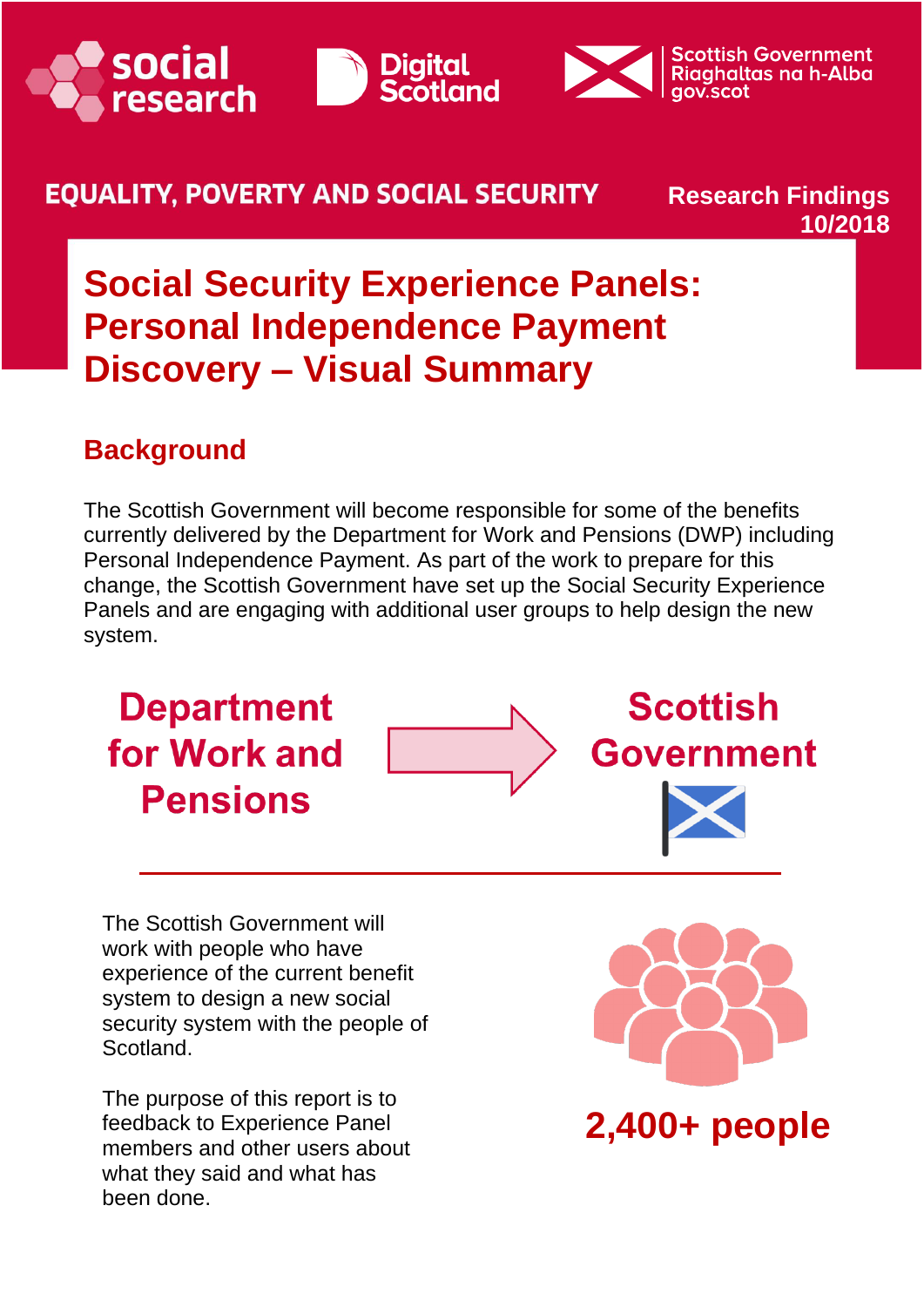# **About the research**

This report summarises the results of the Personal Independence Payment research which took place in late 2017 and early 2018.

All Experience Panel members who told us they had previous experience claiming Personal Independence Payment were invited to take part. 52 people with experience of PIP were recruited through other channels.





**400 invites\* 190 Experience Panel members\*\* and 52 others took part**



**67 people took part in focus groups**



**52 people took part in interviews**

| and the state of<br>V<br><b>Contract</b> |
|------------------------------------------|
| <b>Contract</b>                          |

**98 people completed the survey** 

\* Experience Panel members

\*\* Some of the 190 Experience Panel members may have taken part in more than one part of the research, taking the total number of participants to more than 190.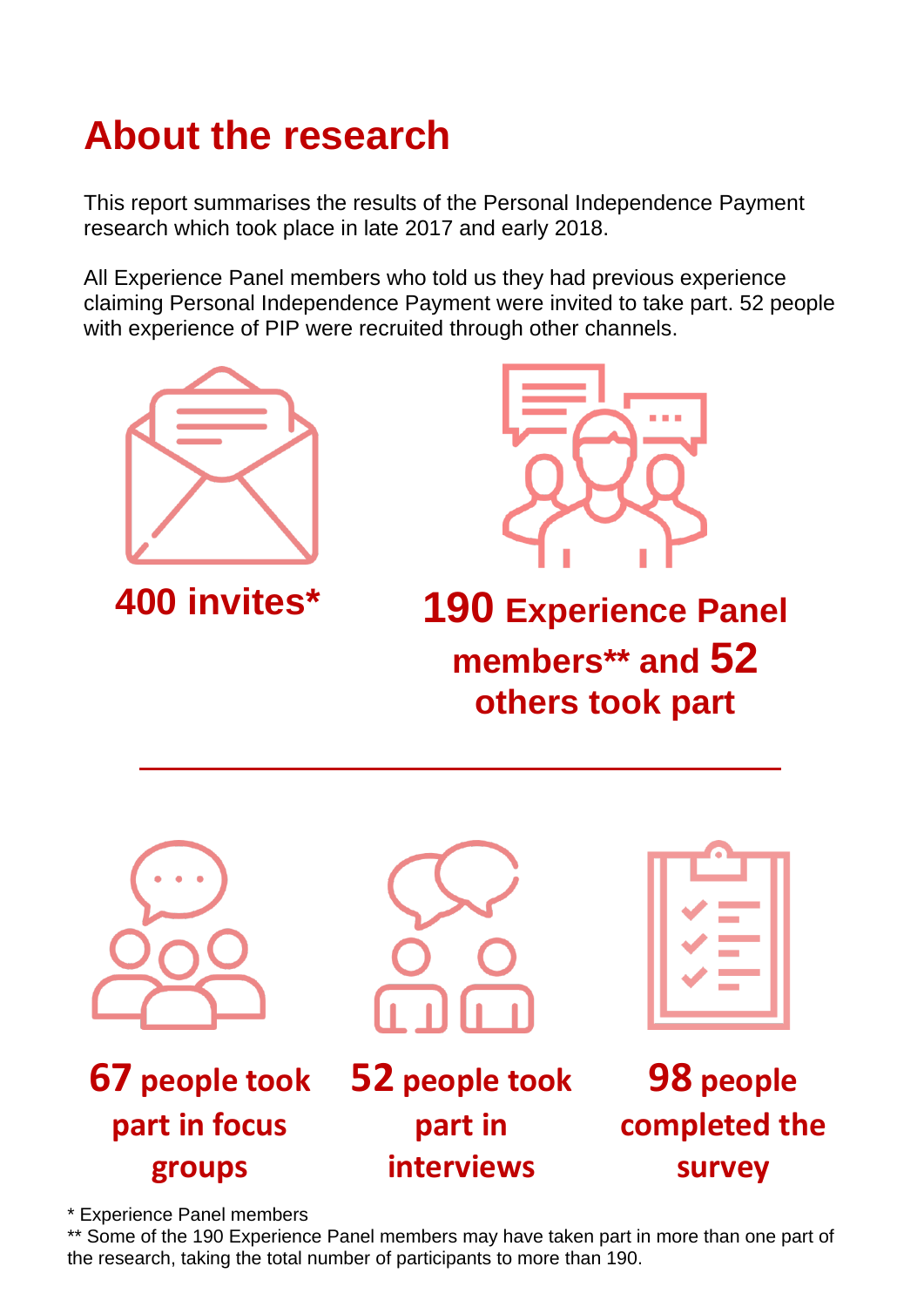In one to one interviews, we spoke to Experience Panel members and others:

| people      |  |
|-------------|--|
| interviewed |  |

- $\Rightarrow$  including  ${\bf 14}$  who had been through an appeal
- $\Rightarrow$  7 young people (or carers) and
- $\Rightarrow$  6 people who had not yet applied for PIP

## **Events were held in:**

- Glasgow
- Shetland
- Dundee • Hawick
- Inverness • Perth
- Aberdeen Edinburgh



### **The research explored:**



What didn't go well



Your experience applying for PIP, including filling in the PIP application form



Your views on the PIP assessment process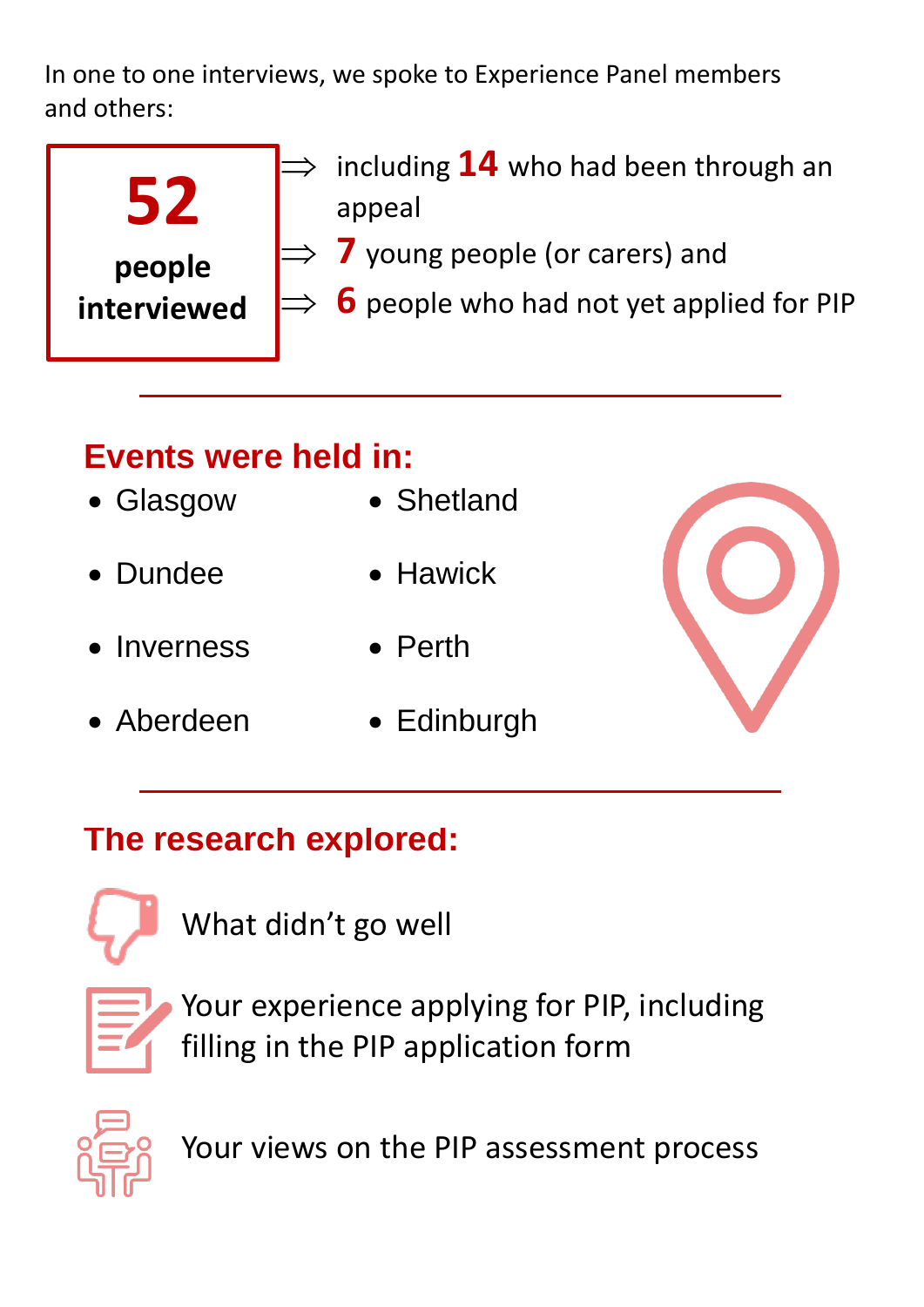# **Summary of findings from Experience Panel members**

### **How you found out about PIP**

Experience Panel members told us they found out about PIP from many different sources.



From the internet



From friends and family



From health professionals and social workers

| . .                                        |  |
|--------------------------------------------|--|
|                                            |  |
| ___<br>۰                                   |  |
|                                            |  |
| <b>Contract Contract Contract Contract</b> |  |
| __                                         |  |
|                                            |  |

From the media or charities

**There is no one way in which most people found out about PIP.**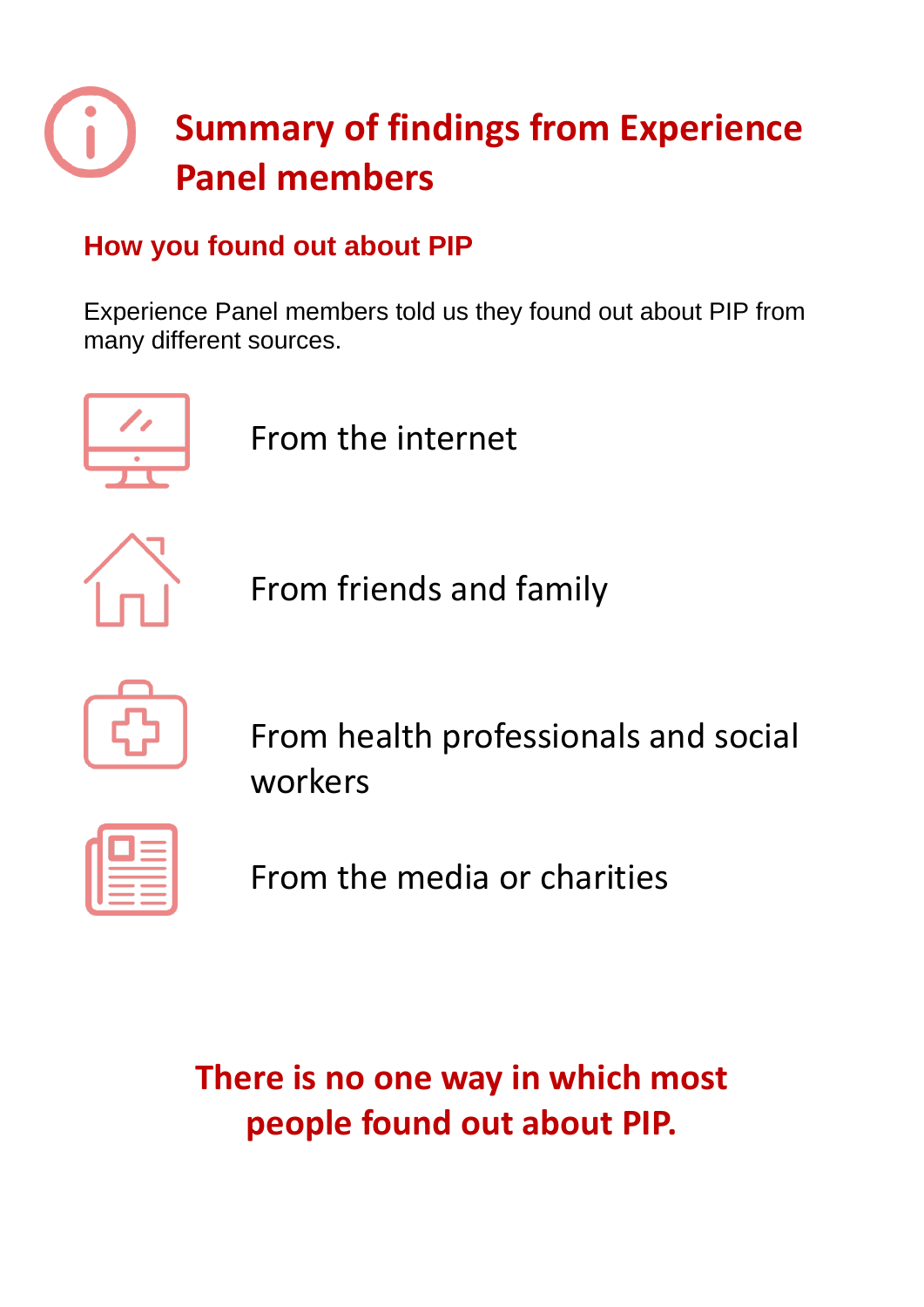### **How you applied for PIP**



Lots of Experience Panel members told us that they found the initial phone call difficult.

When the application form arrived, participants felt it didn't offer them a chance to accurately state how their condition affects them. Most participants felt it was too long and too complicated, and it was easy to make mistakes.

Experience Panel members also found the form unclear and felt it made them repeat themselves.

Nothing on the application form mentions pain, safety or tiredness.

I was quite overwhelmed with the number of questions they were asking and how the questions were worded.

Experience Panel member

The forms were written in such a way that it doesn't allow for fluctuating or multiple conditions…

Experience Panel member



Scottish Government is redesigning how we gather the information we need to deal with your claim to make it easier for you.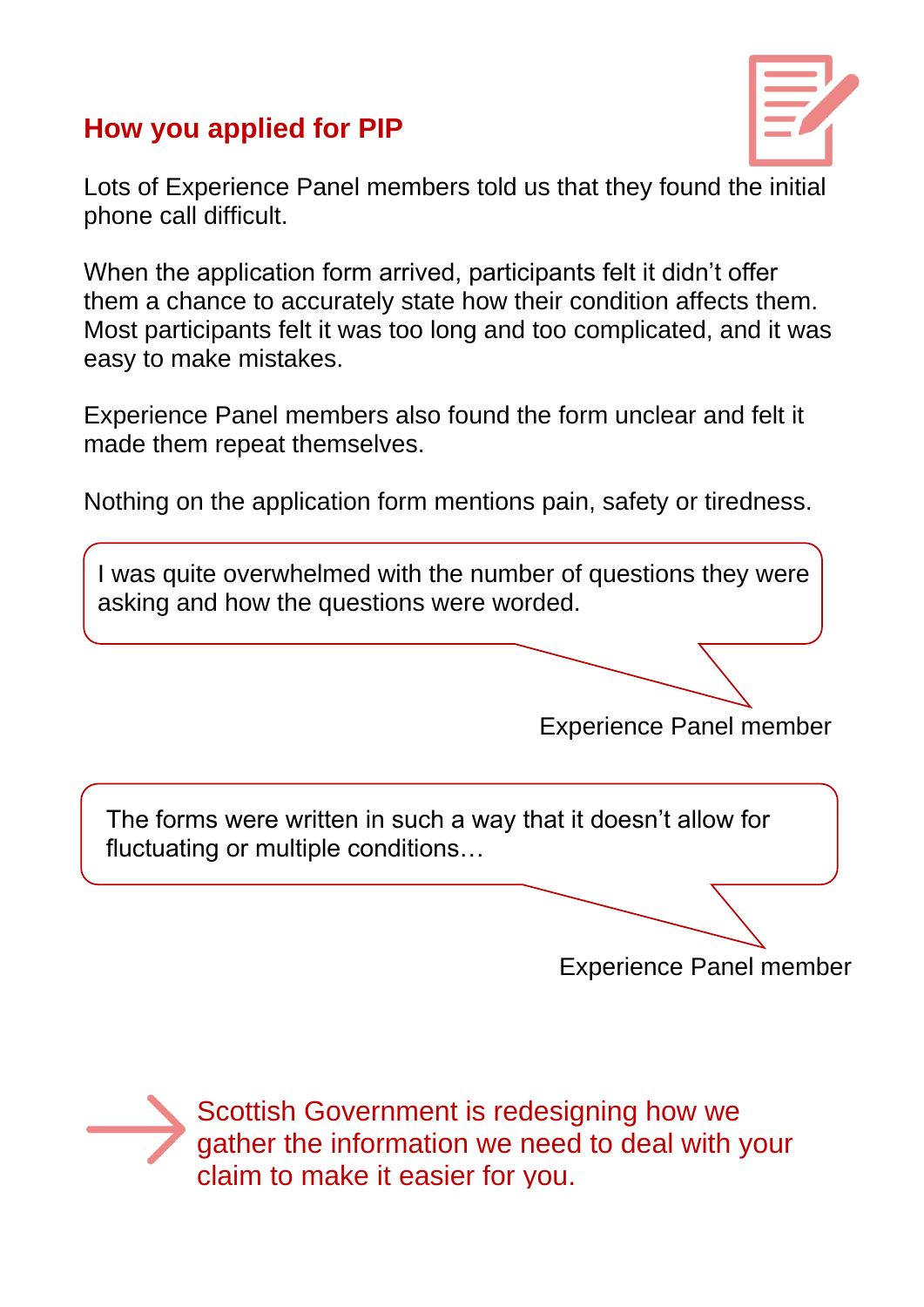Some Experience Panel members liked the idea of filling the form in online, but others didn't like computers or didn't want to put personal details on the internet.



Scottish Government will make sure people can complete the application form online, by paper or by talking to someone face to face.

### **Deadlines**

Experience panel members told us that short deadlines make filling in the form difficult.

How much time you are given to fill in the form varies, depending on when the form is sent out and how long the post takes.

Many people wanted help to fill it in, but Citizen's Advice and other organisations have long waiting lists which meant they could not meet the deadlines set by DWP. Gathering and posting off additional evidence (for example, from your consultant) was time consuming and many participants told us they did not have enough time to do this.

Feeling rushed meant it was easier to make mistakes or to forget about things you wanted to say. Some people stayed up all night to get the form finished and had no time to check it before it had to be posted.

Deadlines also make it hard to apply for Mandatory Reconsiderations or an Appeal.

The time factor is the worst thing… Experience Panel member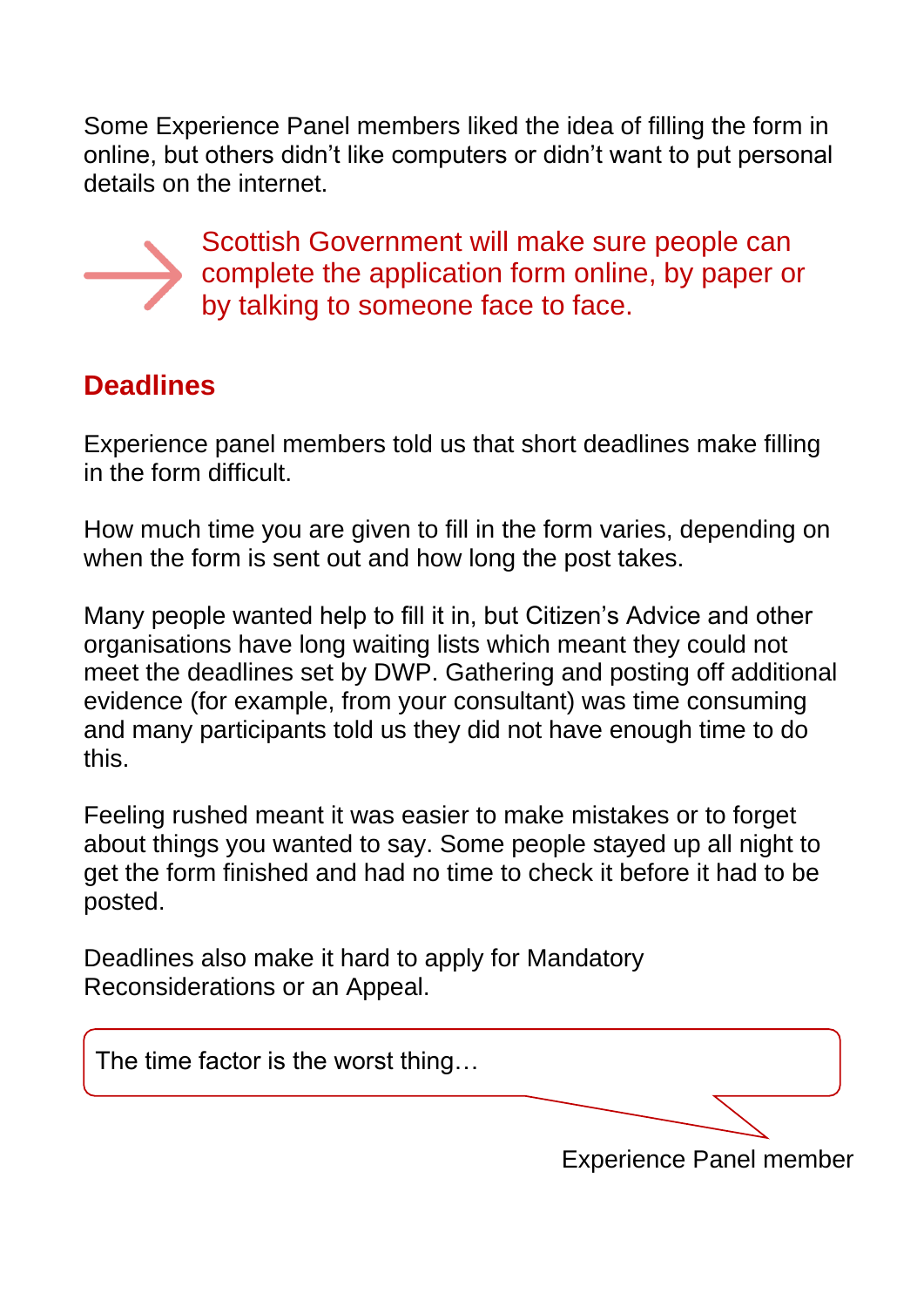Scottish Government are looking at how to make sure you have enough time to fill in the form.



Scottish Government are also trying to find ways to help you find the evidence you need to support your application.

### **Assessments**

For most Experience Panel members who took part, the face to face assessment is the most negative part of applying for PIP.

Participants told us that they were asked to go to assessment centres that they could not travel to, at times they couldn't manage. They were only allowed to change the appointment once, but this did not take into account that someone could be ill on the day.

This approach does not recognise that people have conditions they cannot predict, or that they might be in hospital or have a flare-up that could prevent them from attending.

For some Experience Panel members, attending assessment centres had a severe impact on their health. Some told us they were driven to suicidal thoughts and self-harm by the stress of face-toface assessments.

The face-to-face assessment for PIP was honestly one of the most traumatic experiences of my adult life.

Experience Panel member



Scottish Government are looking at how we can make this better so that everyone gets an assessment appointment that works for them.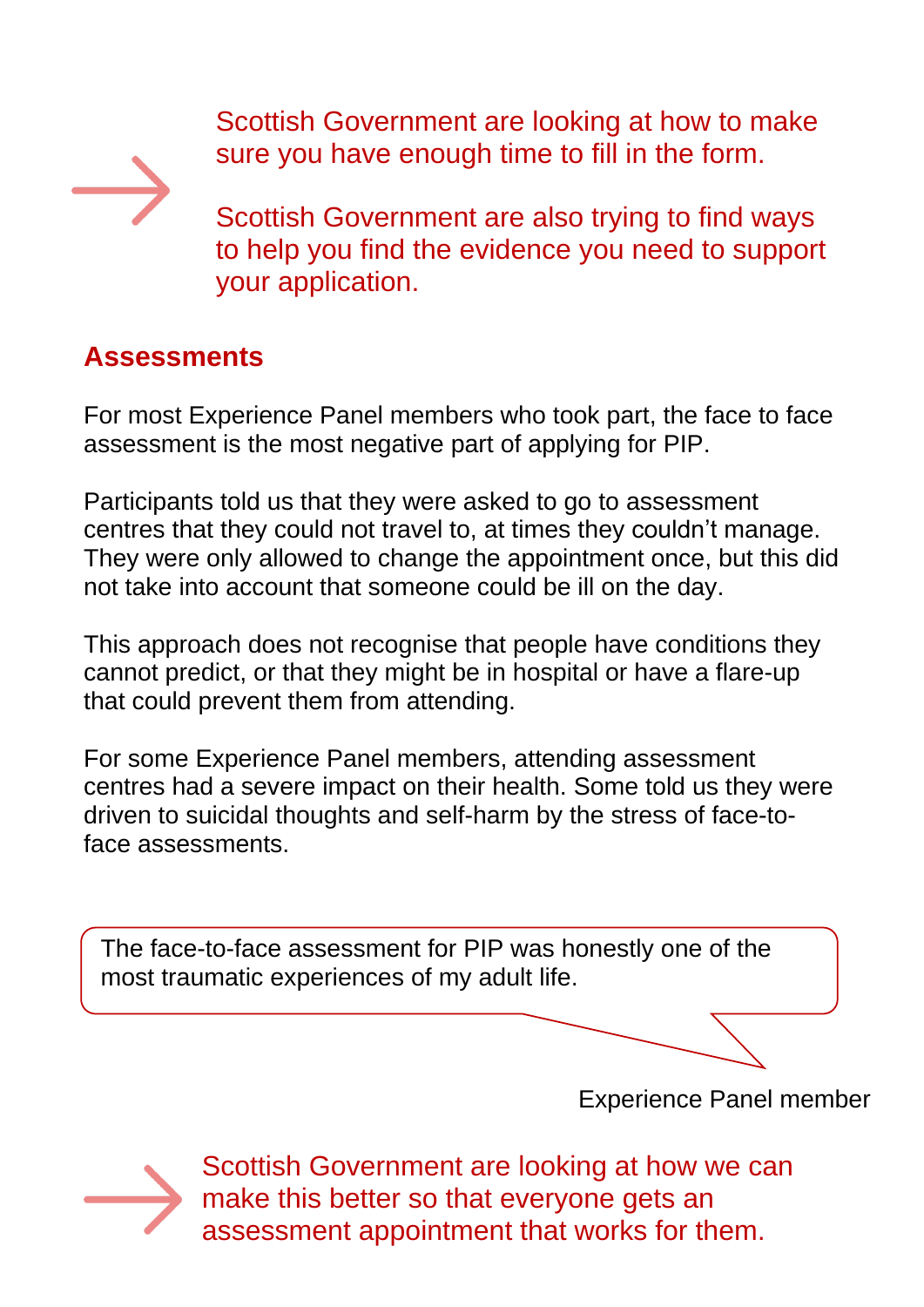Once Experience Panel members were at an assessment, they told us that they felt assessors didn't know anything about their condition, didn't listen to what they said and wrote things in their report that were not true.

When some turned up to their assessment, they felt assessors used that against them however if they didn't turn up they lost their claim.

Many participants told us it was not clear when the assessment begins. Assessors often take the first answer and don't give you the chance to explain.

Most Experience Panel members found the actual assessment better than they had expected, but for many this changed when they saw the report. People felt assessors had not written down important information, or had twisted the things they said to make them mean something different.

…because I had actually turned up and I was there, she said in my assessment that she didn't believe my anxiety was so bad.

Experience Panel member



Scottish Government are looking at how we can make sure assessments are accurate and fair.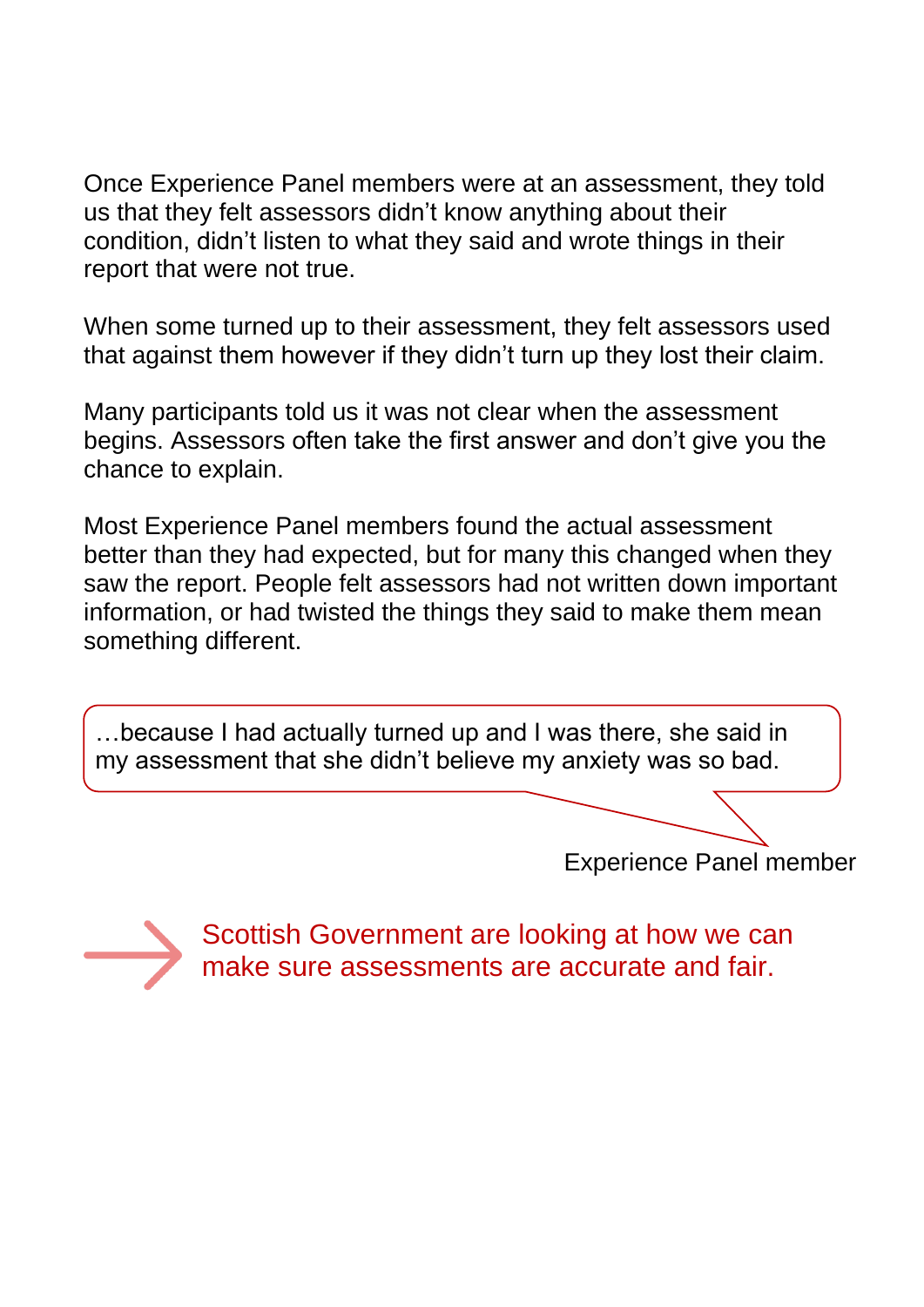## **Beyond the Experience Panels**

We also spoke to people who weren't on the Experience Panels. This allowed us to talk to a broader range of people who had experience of PIP.

We had five workshops with autism, mental health, deafness and arthritis charities. We also interviewed a further 27 people who were not Experience Panel members. This included those who had recently been through an appeal and people who had just moved from DLA to PIP.

For some of these people, PIP had worked well. One lady told us her son, aged 17, had been suddenly diagnosed with leukaemia. In the midst of all the fear and aggressive medical treatment, support from the children's cancer charities and a sympathetic assessor who visited them at home meant the family got the money they needed.

Some people had good face-to-face assessment experiences.

...my assessor was really lovely. She was awesome. [...] She prompted me because my memory is bad. It's like when I get my words mixed up."

Interview participant

One young woman told us about an assessor who understood her condition because she had the same condition herself.

"I was saying my skin hurts and I can't get showers; some days I have to get a baby wipe wash because my skin is so sensitive; it feels like pins coming out of the shower head, its so horrible. And whilst I was explaining that, she was like "yeah, I completely understand this. This is what I have. I struggle with this as well"".

Interview participant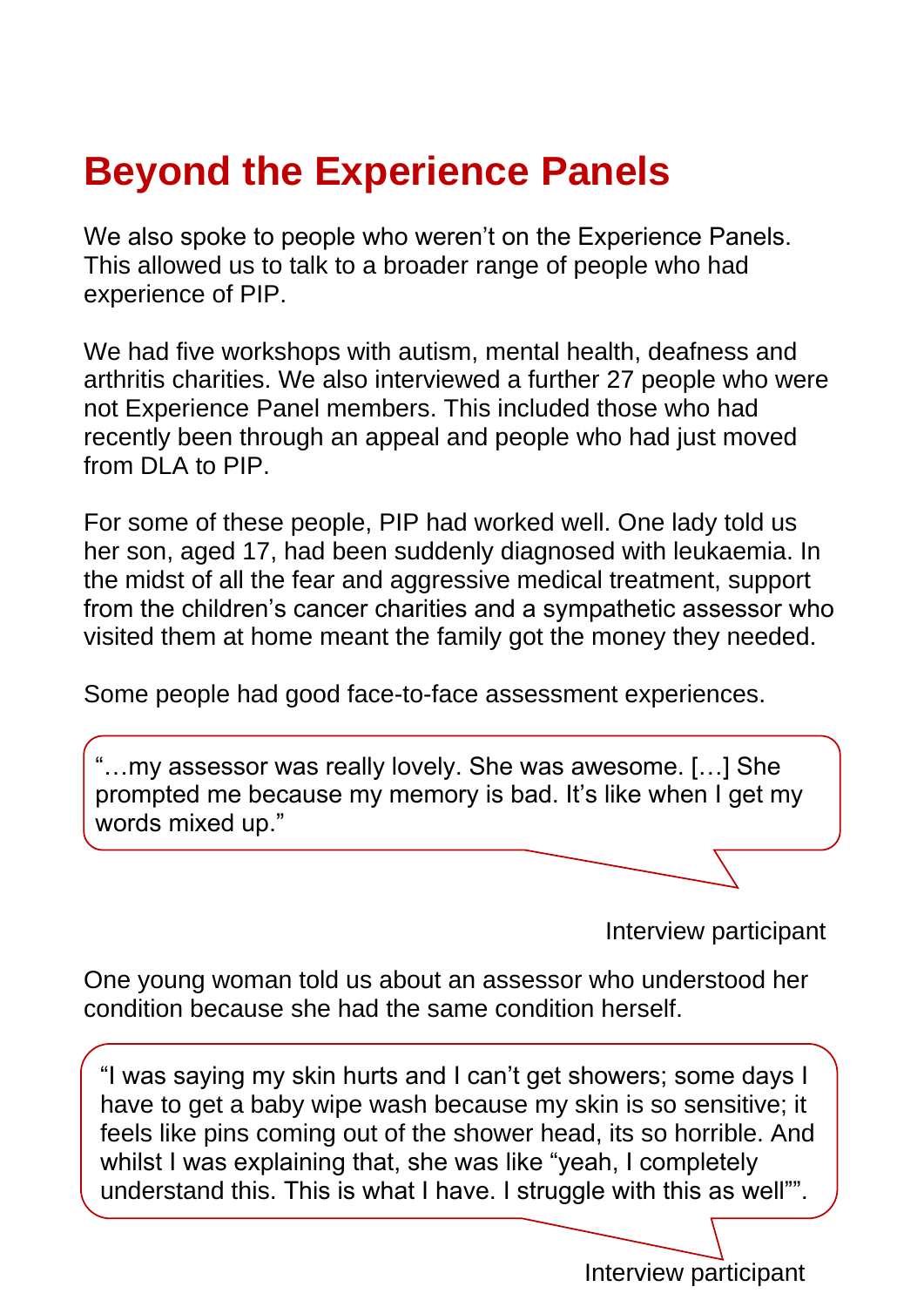However other people found assessments to be a tick-box exercise, with assessors sticking rigidly to the questions on the form and refusing to write down anything they decided was unimportant.

"He said "I'd appreciate if you just answered the questions I was asking, because that's not on the form." I'm a person, I'm a human and I don't necessarily fit into the boxes on the form."

Interview participant

Doctors told us that they prescribed more anxiety and depression medication – and at higher doses – because applying for PIP was so difficult.

Some people we spoke to received their award after a phone call to request a mandatory reconsideration:

"[On the phone] she drew that information out of me in amongst my sort of rambling where I was like 'But I can't do this'. She would say 'Oh now hold on, what did you say about that'. She picked and teased out information."

Interview participant

Teenagers were upset when assessment reports called them overweight; young people who were deaf or had autism were told they made "good eye contact" during the assessment, when actually they were reading lips or focusing their eyes on the assessor's forehead.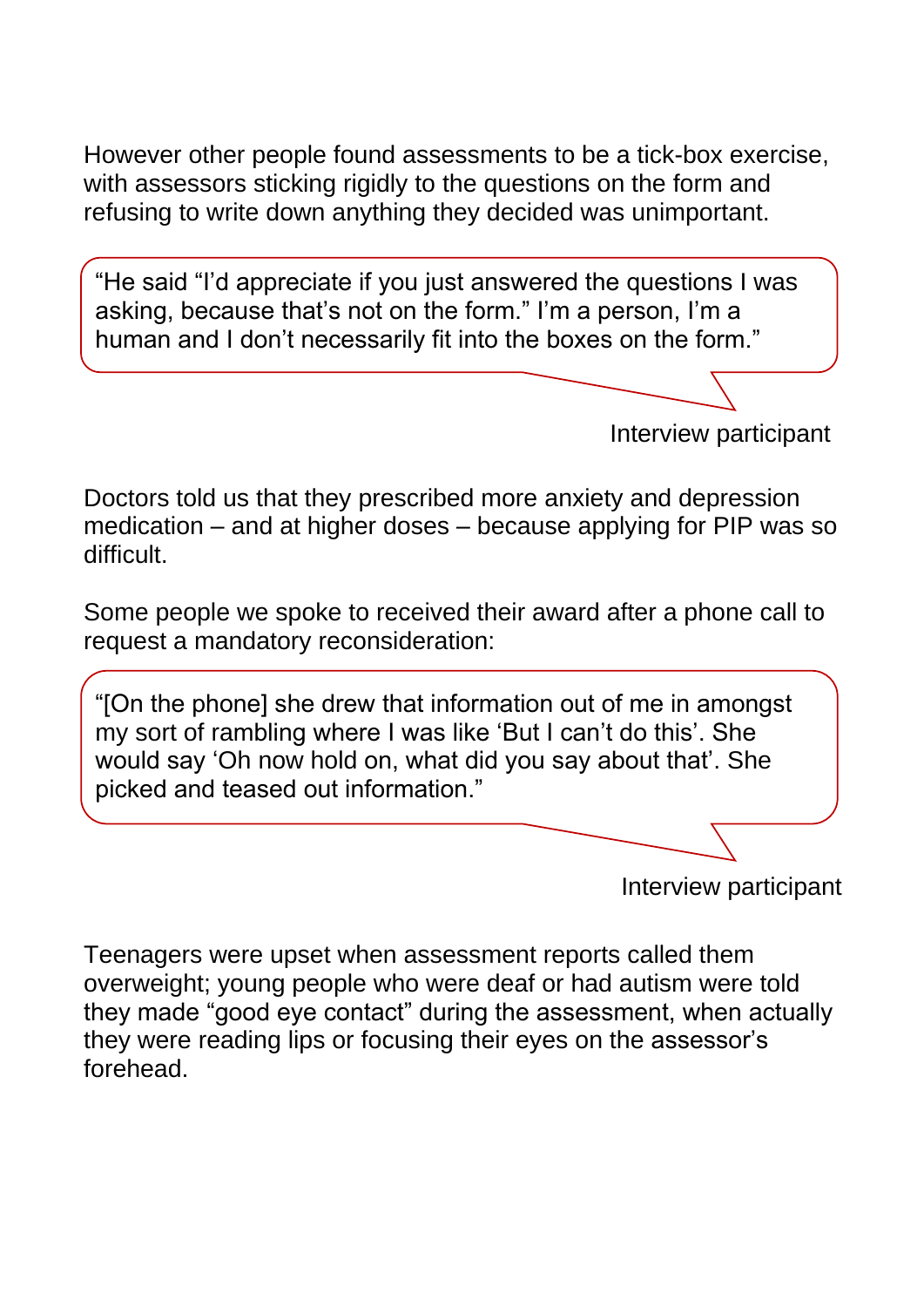Young people moving from Disability Living Allowance (DLA) to PIP talked about having to "appear" disabled so that assessors would understand their conditions genuinely existed.

A sixteen-year-old with arthritis told us her mother had trained her for two weeks before her face-to-face assessment to break her of the habit of saying "I'm fine" because they worried the assessor would take that as her final answer.

## **Both Experience Panel members and other users said…**

While work with different groups of people gave us a wider range of PIP experiences, most people we spoke to told us that trust had broken down.

It is clear the new system must be **transparent, accessible, flexible and kind**. It must work for the people who use it.

Now, we will be working on what we need to do to make that a reality.

## **What's next**

The Experience Panels project will continue throughout the coming years, informing the continued development of social security in Scotland.

The Scottish Government will continue to work with Experience Panel members and others users who have direct experience of claiming benefits to create a social security system that works for the people of Scotland.

This will include further work in the future to help us design the application process for disability benefits.